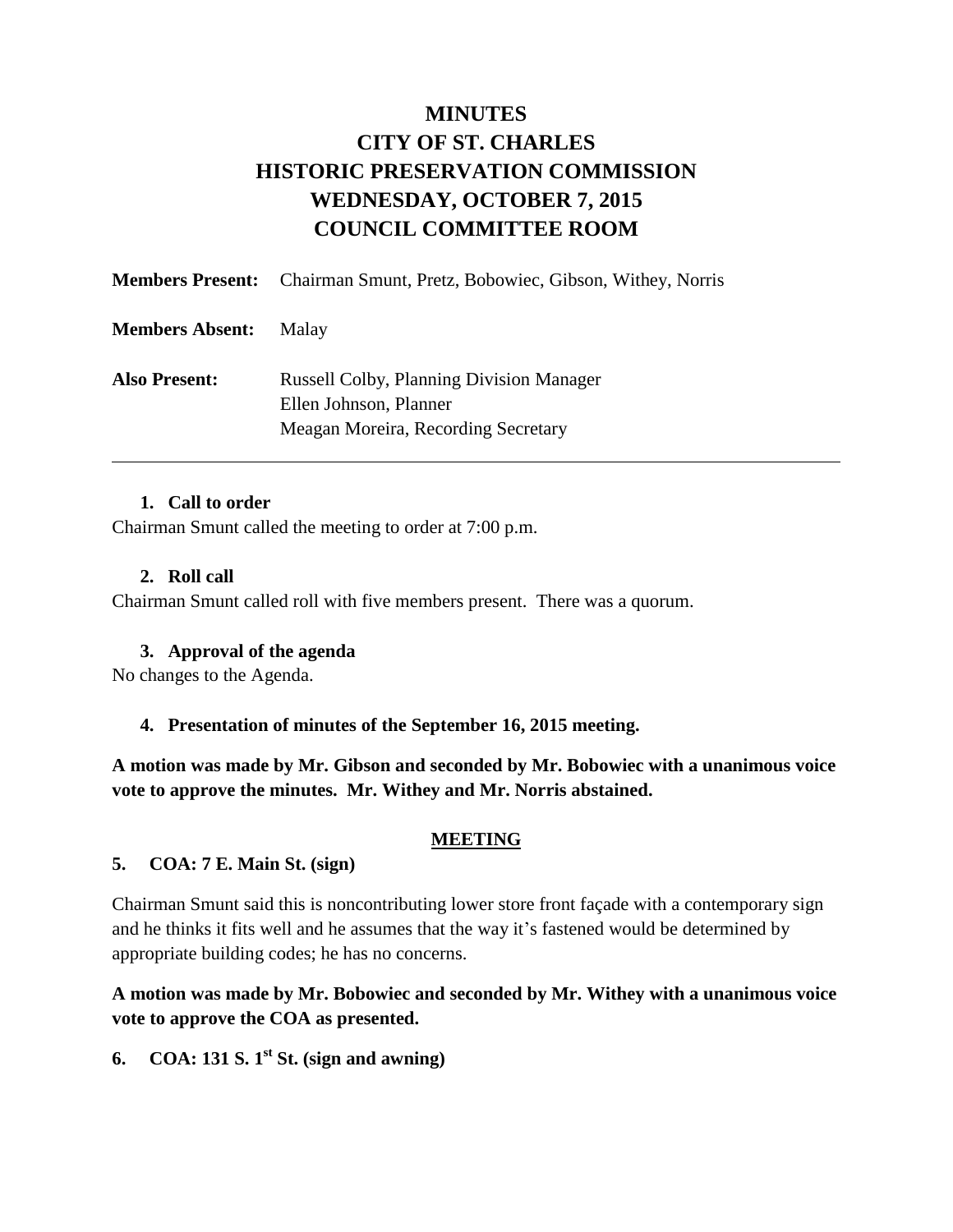Mr. Colby said this is a recovering of an existing awning frame with fabric material and installation of a wall sign above the awning. Chairman Smunt said the Commission was supposed to receive some details and from the drawing the signs look to be in an appropriate location.

Mr. Pretz asked if the lighting is new. Mr. Colby confirmed. Mr. Pretz asked if the fixtures need to be complimentary to lighting on surrounding buildings. Chairman Smunt asked what type of lighting is currently in this location; he thinks the street lights are a warmer yellow color, so he feels they should stay away from a high Kelvin daylight white/blue light and they should stipulate staying in the 2700 – 3200 Kelvin lighting range to be consistent with the surrounding lighting. Mr. Norris said lighting in the surrounding area is either sodium which is a yellowish color or mercury vapor which is white and either way they need to match.

Mr. Norris asked what the sign would be made out of. Ms. Johnson said staff had no details.

Chairman Smunt said the applicant is expected to be here tonight and suggested tabling the item until they showed up.

# **A motion was made by and seconded by Mr. Gibson with a unanimous voice vote to table the item.**

Mr. Pretz suggested that even if the applicant didn't show up that Commission should bring it up and add conditions to the approval.

# **7. 307 W. Main St.**

## **a. COA for Canopy/canopy sign**

Mr. Pretz asked if this would replace the current sign. The applicant stated that it's an existing Citgo station with three Citgo logos. The new design of the canopy would be the white fascia with the yellow band and the red bar and 2 pectins which are halo lit and are not an obtrusive light. He said the red bar has an LED strip that washes up on the yellow which is just a halo light, low voltage LED, not neon. This would be on three sides of the canopy. The side facing the building its just yellow with a red decal.

#### **A motion was made by Mr. Bobowiec and seconded by Mr. Withey with a unanimous voice vote to approve the COA as presented.**

## **b. Zoning Variation for freestanding sign**

Mr. Colby said this is a zoning variance request for the setback of the proposed sign. The Commission should make a recommendation to the Zoning Board of Appeals regarding the impact of the requested setback on the Historic District. Mr. Norris said they will utilize the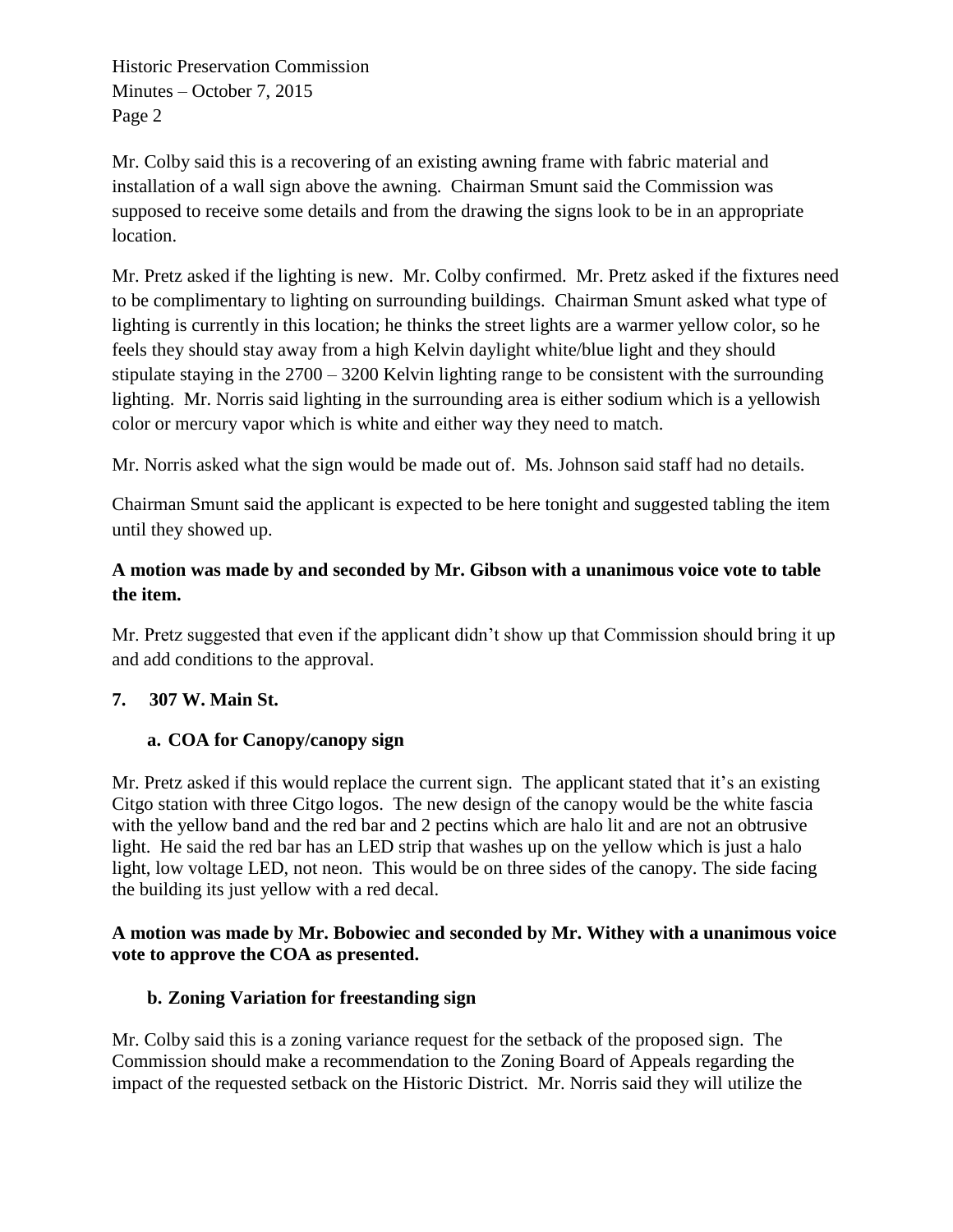same concrete base with it being set back 3 ft. Right now there is digital square Citgo sign that's about 10 ft. off the ground.

The applicant said the sign will be to the new modern specifications for Shell stations. The applicant said the variance will be considered on Oct. 22. By modifying the existing sign, they are required to meet current sign regulations. They want to maintain the 3ft. setback instead of going to 10 ft. due to the location of the fueling station and the adjacent neighboring building, as the sign would be taken out of the line of site if they moved it back 10 ft. He said the left side of the sign would be 32" from the sidewalk.

Mr. Bobowiec asked if it would be a blind spot for cars. The applicant said it would be 10 ft. overall to the top of the sign. They first thought of just changing the cabinet of the sign but then they spoke with Bob Vann and he suggested taking this route because commuters would inch up towards the intersection since the surrounding buildings would make drivers pass the stop line regardless.

Chairman Smunt said the digital Citgo sign was approved a number of years ago by the Historic Commission and given the fact that all the historic buildings to the immediate east of the property have zero setback, and some building signs actually extend into the public right of way; he has no problem supporting the variance.

## **A motion was made by Mr. Bobowiec and seconded by Mr. Gibson with a unanimous voice vote to recommend approval of the variation to the Zoning Board of Appeals.**

## **c. COA for freestanding sign**

Mr. Smunt said he likes the lower sign versus the higher sign because it's less obtrusive and he thinks it works well.

## **A motion was made by Mr. Withey and seconded by Mr. Bobowiec with a unanimous voice vote to approve the COA.**

Mr. Pretz asked if they were doing anything with the building itself. The applicant said the building will retain its original character and will be cleaned up with paint, installing a small "Food Mart" decal on the new yellow panel, removing light fixtures, paint all the EFIS area white, address the cupola on top to make it stronger and paint it and then place the image Shell has asked for on the building with the "Food Mart" sign, which is attached to the EFIS system already in place. This sign will have no lighting. He said there would be decals on the door, and they would also relocate the icebox from the front to the back of the building. He said it would be uniformed to Shell's image from the street sign to the building. It is an owner/operator store with Parent Petroleum as the supplier.

## **A motion was made by Mr. Withey and seconded by Mr. Gibson with a unanimous voice vote to approve the "Food Mart" signage on the building per the submitted elevations, along with repair of the cupola.**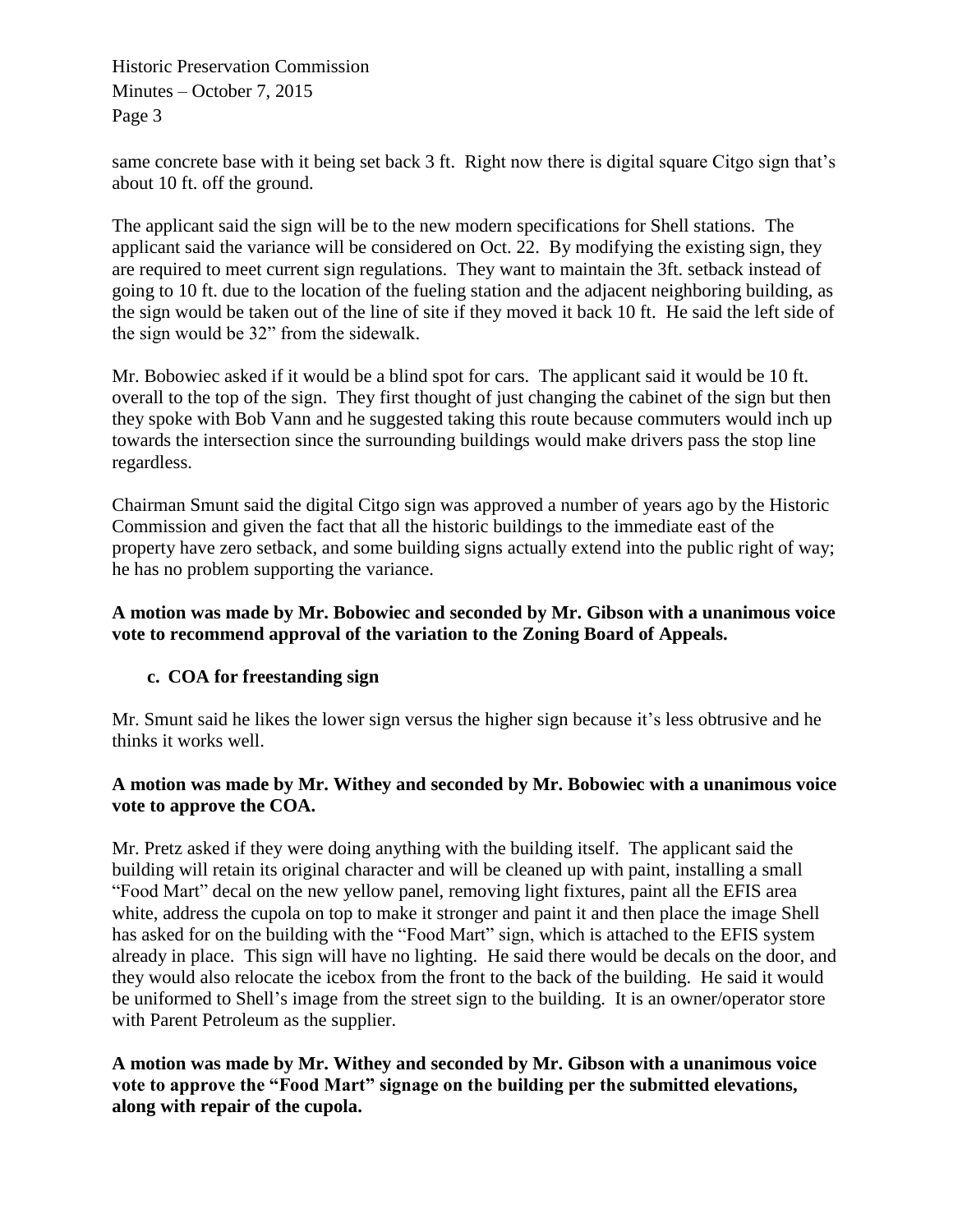# 8. **COA:** 318 S.  $5^{th}$  St. (building addition)

Mr. Colby said the addition to the house was reviewed by the Commission a few years ago and there were comments in support, but there were some questions regarding material for the windows. He said the addition was not completed but the windows and siding were replaced a couple years after and now a completion of the addition and also a second floor rotunda that will attach to the garage are being proposed.

Greg Richard, Batir Architecture, said the homeowner is looking to have a bridge that connects the second floor to the second floor of the existing garage, which presents design challenges. The rotunda is a result of that.

Mr. Richard said the one-story rotunda was presented in 2009 and there were some reservations as to whether the windows should be clad or wood. In the subsequent meeting the replacement windows were approved and in the last month the client has come back to add a second story bridge. He said the base, handle rails, guard rails and columns will be a bit more refined than in the drawings and they would be removing the roof on the top of the gazebo to make it two stories and a walkway to get to the garage.

Mr. Colby noted that the COA was approved in 2009 for the windows, siding and the garage expansion for the second floor. Chairman Smunt said this building was cladded over aluminum prior to the Historic District being formed, and the owner came back to reside it with hardy board and a wood window with aluminum cladding on the outside, which was an upgrade and, because you cannot tell from the street, it was approved. He said nothing was being preserved so the Commission was pretty liberal as far as interpretation but he thinks it turned out nice overall.

Chairman Smunt said his first impression is that the second floor gazebo overpowers the west façade. The surrounding neighborhood is made up of much more humble residential structures in size and scale and he thinks this is pushing it way beyond proportion relative to its neighborhood. He said it would look great if it were a first story Queen Anne bed and breakfast, but he doesn't see this as good residential architecture in context of the neighborhood; that's his personal opinion but it's also based upon Secretary of the Interior standards.

Mr. Pretz said in looking at the drawing, when he tries to force his eye to any other area they go back to the little man in the rotunda, which takes away from the entire right side of the building; it's almost like it's a rotunda and then the house were attached and it seems off as to giving any balance to allow him to appreciate the house. He said he does not see the additions being proposed as secondary elements to be more functional; but more as the primary elements of the house.

Chairman Smunt said there is a rule of splitting up a picture in thirds when looking at photography which is a very comfortable thing and works in any kind of image. In looking at this structure, it violates the rule of thirds. He said he almost feels like there should be a 6 story structure near to make this 1/3 blend in with the other 2/6 to 6/6 and it just doesn't match with the visualization. Mr. Pretz said the prior proposal looks appropriate.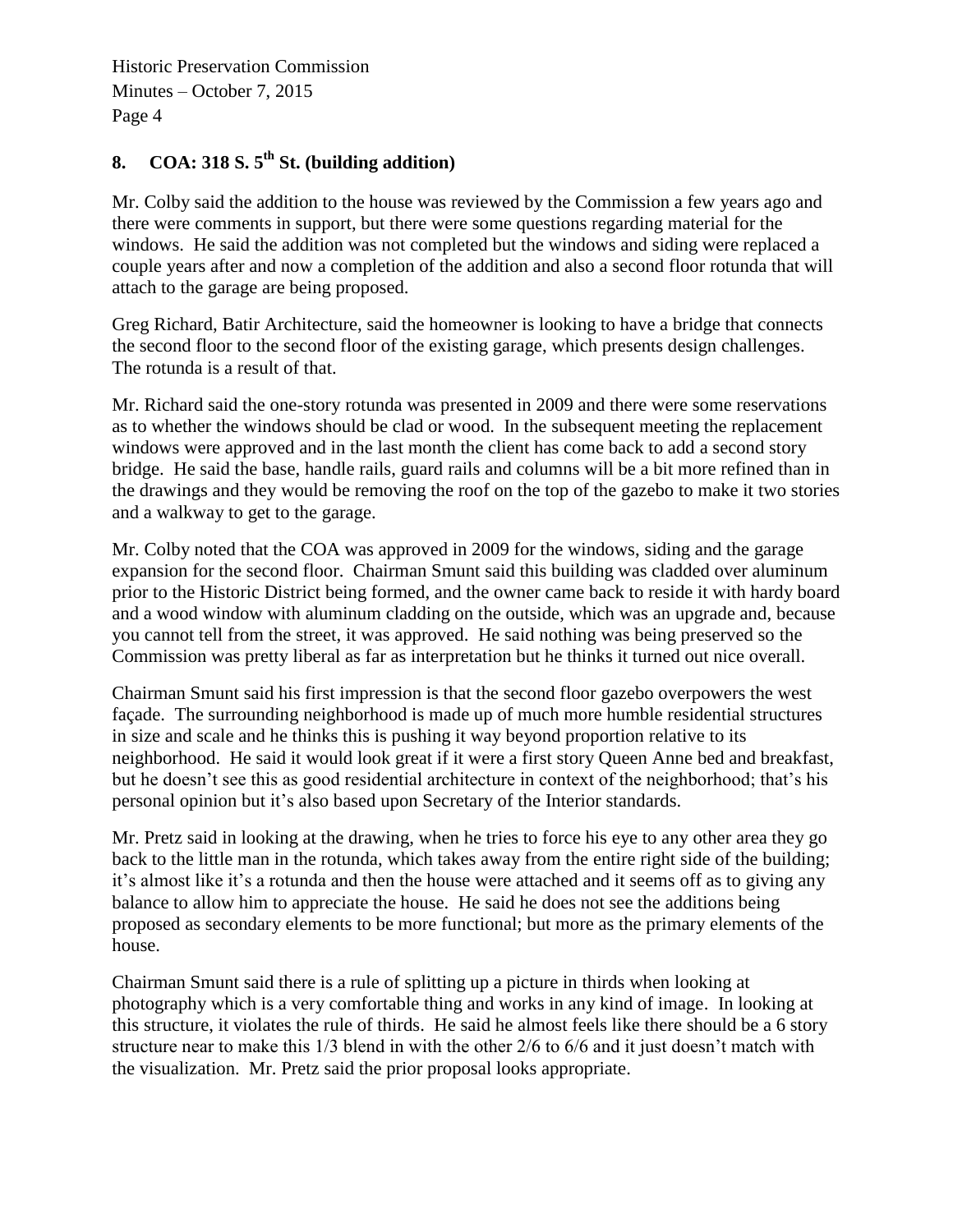Mr. Gibson said seeing a north elevation would tell him how they would get into that rotunda from the second story and if that was more of a porch with a roof over it they could drag it out into the other space to make the proportions a bit better. He asked what the protection is for the people on the second floor of the rotunda. Mr. Richard said there is a single railing about 18" above the floor level and there is a horizontal bar with shorter balusters. The problem with these graphics is that they are so flat. His biggest question is the walkway, which is a requirement, but he finds the rotunda itself very pleasing and airy and the nice thing about additions to a vernacular Victorian is that they tell the story of the age of the building. Chairman Smunt said it's hard not to see it as flat and he asked if Mr. Richard could provide a three-dimensional perspective drawing of how it would look. Mr. Richard said they are very expensive but he could draw up something.

Mr. Richard said with the first porch that was proposed before he was with the firm, he finds there to be a scaling issue and a little too light on the left hand side so it's a balancing issue. In regards to the thirds, he has three elements there that kind of set up a rhythm. He asked that the Commission somehow think of this building as more transparent than what they are seeing on a flat sheet of paper. He said he did push things around quite a bit with a bigger gumdrop roof and a turret roof and this is the amalgamation. Chairman Smunt said the view of the structure would be obscured by all the trees that have been planted so it would not be seen from the street.

Mr. Norris asked why he chose the bell type roof versus keeping it what it was. Mr. Richard said historic precedent. Mr. Norris said it's not really reflective anywhere else so now there is the competition and it's disturbing because it looks so big and heavy; he said taking off the shingle would have made a difference but now all he sees is this big element hanging above on these delicate twigs below. He said the other element works a bit better and he gets the 2 story coming off the house and it could be kind of fun but it's just not flowing to cap the end of the structure very nicely; he said it feel like apples and oranges. He said the railing coming across is also creating an element which is airy but there's still that huge roof with the round elements that do not match the rest of the structure. Mr. Richard said the hexagon shape is a direct result of the geometry needed to get to the center of the peak of the garage. Mr. Norris said the math is working out and he doesn't think anyone has a problem with the 1 story shape; it's the heavy top and with all the other pediments that doesn't reflect nicely.

Mr. Gibson asked if this is what the owner wants or is this just what Mr. Richard's suggestion is. Mr. Richard said his client came to the firm and said he wanted a bridge and this design seemed like the best solution; the owner is happy with the design.

Mr. Bobowiec agreed that the roof is very overpowering.

Mr. Norris suggested that since the one handrail is floating off to one side to have the handrail float to the other side to help tie it together. Mr. Richard said like a gallery railing. Chairman Smunt said he thinks a 3 dimensional would help a lot to get the feel.

Mr. Gibson suggested getting rid of the shingles in the middle to have more of an open feeling. Mr. Richard said the posts need to have support going side to side so there is structure in that middle section. Chairman Smunt said by doing that lower roof it does tie it in with the lower roofline very well and he doesn't think the shingles are what will be noticed; it's not going to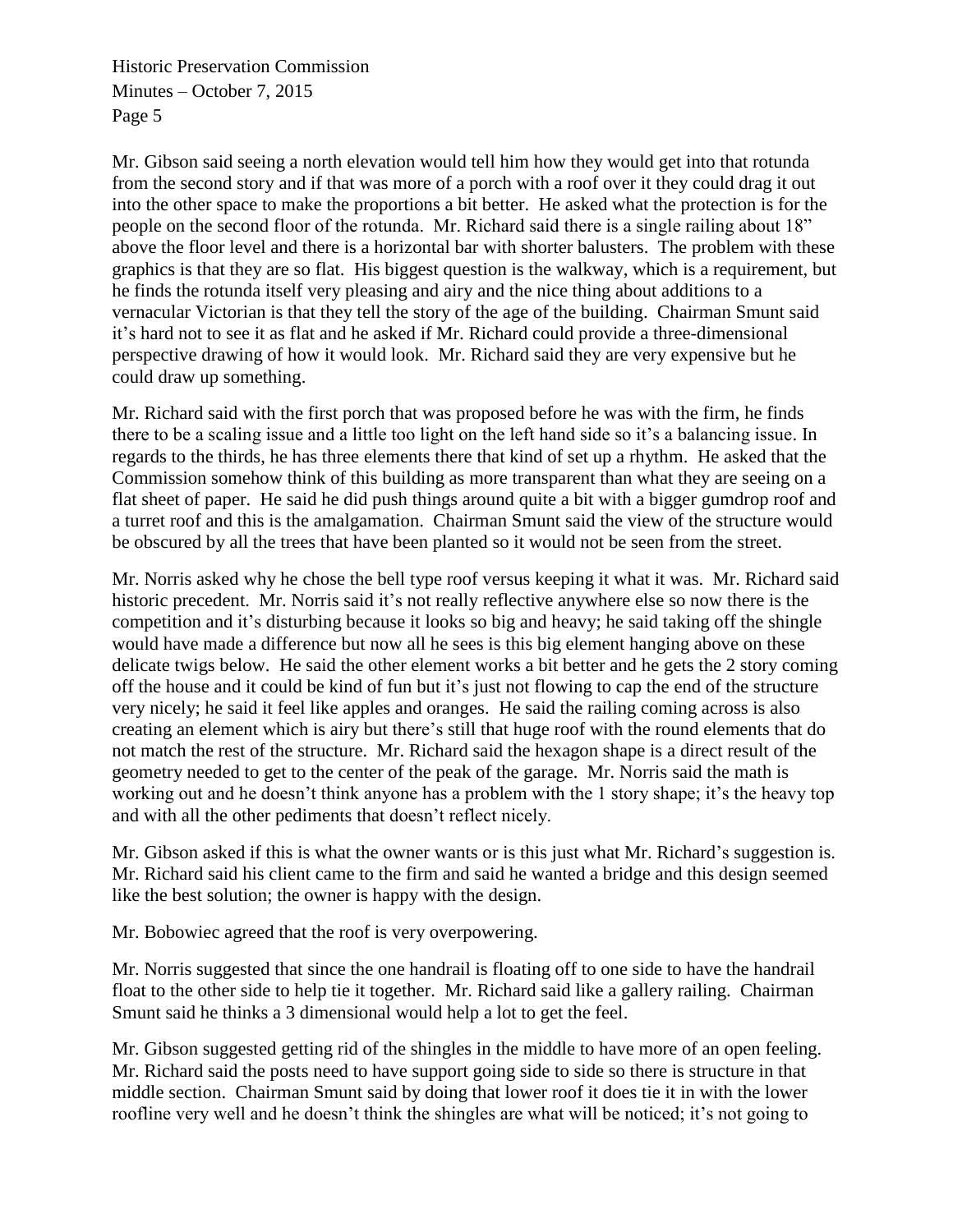jump out. Mr. Richard said he is not sure the roof would end up being shingles but he did talk to the owner about doing a sheet metal roof. He is not wild about brand new copper but if they did, it would be patinated or led colored. Chairman Smunt suggested a carriage house shingle. Mr. Richard said that would work on the concave section back there but the convex section at the top would be a challenge. Mr. Smunt said there is possibly some need for a change in the upper roof. Mr. Richard suggested a low pitch roof rather than the bell shape. Mr. Norris said that would help him out.

Mr. Pretz said he cannot visualize enough and he needs to see a graphic. Mr. Gibson would like to see a north elevation to see how it the element fits in. Mr. Smunt suggested a west elevation as well as a 3 dimensional and also information regarding what would be done with the roof tiling because it could affect the design of the roof. Mr. Bobowiec suggested adding lightning rods to the 2 gables to tie it in to make it all look more scaled. Mr. Smunt said it's structurally overpowering and maybe something could be done to tweak the shape or height to make it less dominating to the rest of the structure.

Mr. Richard said he would do some studies with a change in the roof shape and then lower it a bit and then revisit this on October 21.

Mr. Norris said he would also like to see a southwest elevation.

## **A motion was made by Mr. Norris and seconded by Mr. Gibson with a unanimous voice vote to table the item.**

# **9. COA: 304 State Ave. (exterior renovations)**

Malcolm Kanute, applicant, said computer generated elevations do not do justice as to what they are trying to do. He brought some supplemental pictures and what they want to do is take the original red brick portion and restore it to what it once was. Starting with the main part on the southwest corner of the house, they are proposing to:

• Replace the windows with Eagle windows manufactured by Anderson, which will be aluminum clad wood windows, white on the outside with white brick molding all the way around the house with simulated divided light, either a  $1 \frac{1}{8}$  or  $1 \frac{1}{2}$  grill.

- Replace the front door and add a portico structure.
- Add black shutters.

• Replace doors on the first floor, two in front and three on the west elevation, with double hung windows that will go all the way down to the floor with tempered glass on the lower sash.

• Replace all the soffit and fascia with all the same details in the gables.

Mr. Kanute said on the north end they are proposing to:

• Replace the double hung window by splitting it to 2 windows to mimic the downstairs on the southern end of the house.

Take the hip roof off to make it flat.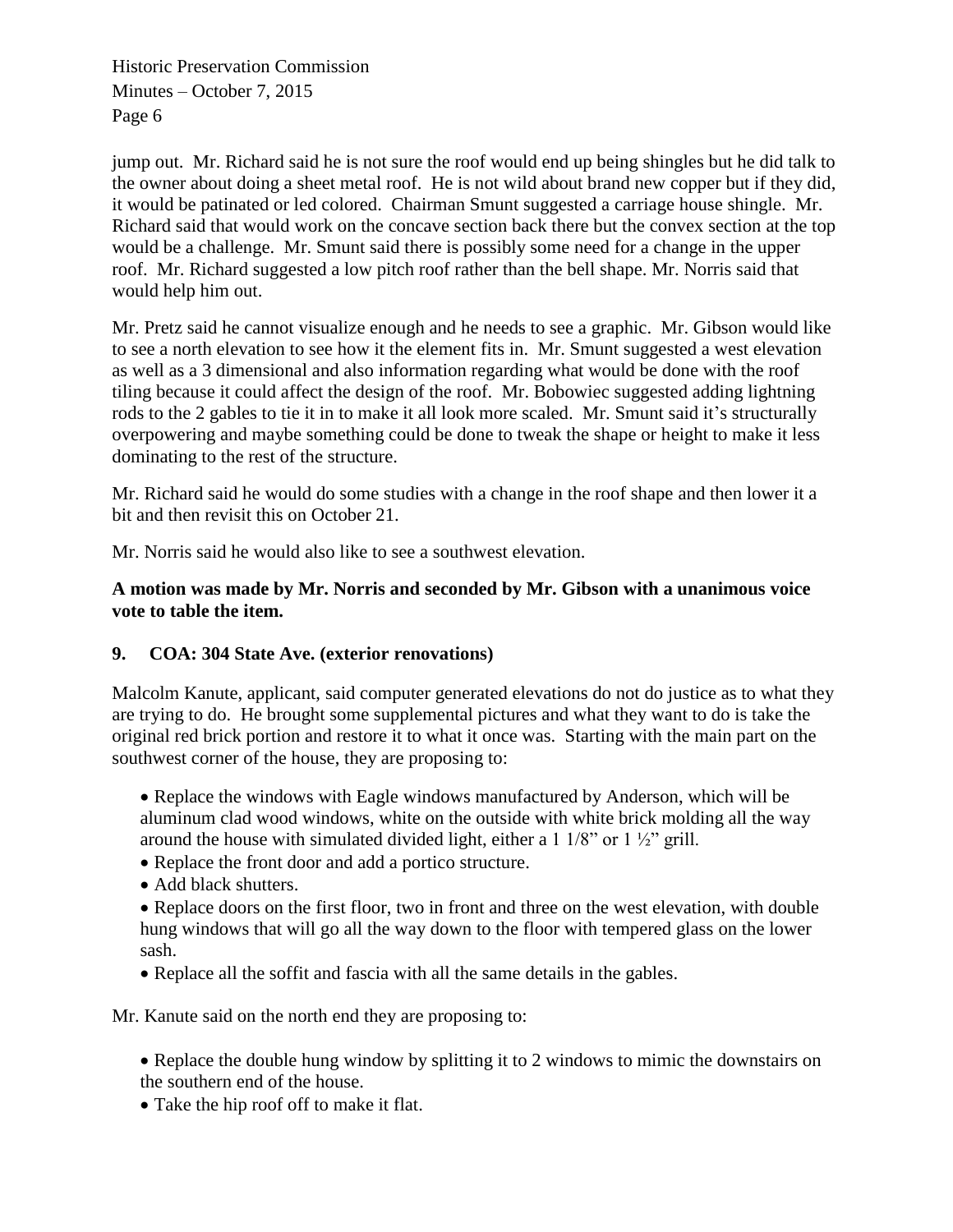> Leave the wall in relationship to the original house which actually sets back from the far western elevation; there will not be a functioning balcony there.

- The first floor to the soffit would be resided with white siding on the western elevation.
- Trim detail on the side porch would all be redone.
- Redo side porch.

Chairman Smunt said in regard to the roof that it is okay to distinguish the new addition. It has a good size and scale right now, and ornamentation does not need to be added just because it was used on the original structure.

Mr. Norris said they did bring in some detail off the back side but he is not as concerned about what we don't see from the street.

Mr. Kanute said the north elevation is all brick and they are planning to add a red brick chimney chase on the north elevation.

Mr. Norris said there is a new element of a railing that is 18" and although he knows it's not functional, it was not on there before. Chairman Smunt said it's a flatter roof. Mr. Norris said there will still be a pitch because when it's sloped to the back you have to give back the 5 ft. so it will keep the pitch. Mr. Kanute said it will have a pitch with some ice and water shield.

Mr. Kanute noted that the drawing was wrong and the second floor is brick on the north elevation and that the main ridge would be raised up to just below the main ridge of the original house. He said on the north elevation they would like to bump out the second floor to be able to get in two bedrooms and a bathroom, and to also get a covered area with a set of French doors off the family room below. He asked the Commission what to do on the north elevation on the second floor; should he tie that in with white siding to butt up to the existing brick? Chairman Smunt said there are two different types of siding and that matching the siding would work; it's a modern component that is not on the street side; no one will even know it's there. Mr. Norris suggested that if its flush they could probably pick it up but otherwise just set it back a little bit.

Mr. Kanute said that on the east elevation on the first floor there would be a set of swinging French doors with a stationary light on either side to allow light into the family room. He said the second floor windows are not right in the drawing; there's another bedroom there and the bathroom.

Mr. Norris said the stone on the garage should wrap around the side so it does not look like so much like a veneer. Mr. Pretz asked if it would be a burden to rap the brick around just the garage portion. Mr. Norris said that's a lot and suggested just taking half of the stone that was going to be on the upper portion of the garage and forming a belt around the garage.

Mr. Kanute said the new garage new will be 6 to 8 ft. smaller than what exists there right now. The Commission agreed that the volume was okay for the new garage. Mr. Kanute said the reason they are putting the gable the garage is to try and get a room above the garage because there is not a usable basement.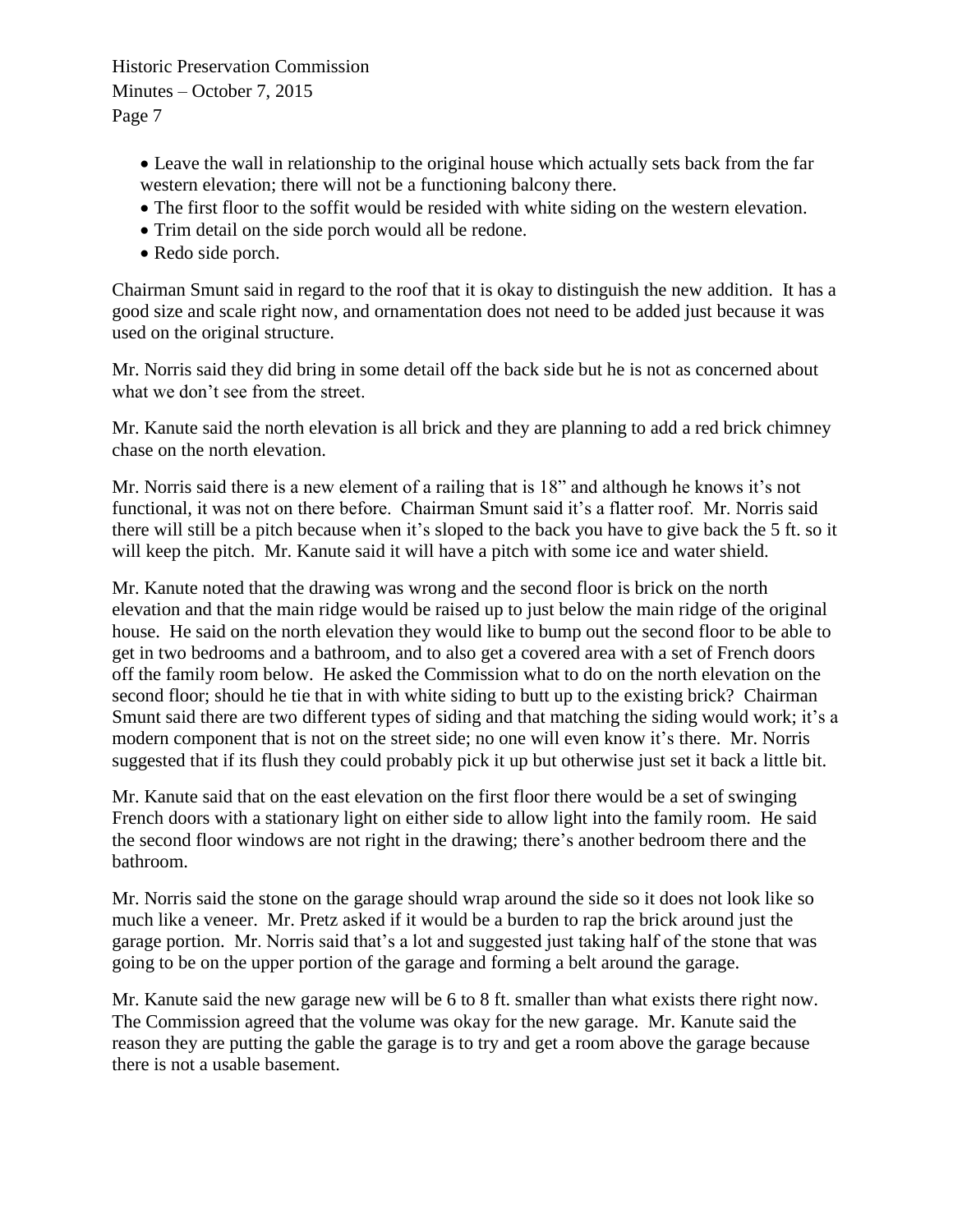Mr. Kanute said he was looking for suggestions to bring the volume down to get the eave line lower by the windows on the connecting structure. Mr. Pretz said the windows don't flow with everything else on the house because these are laying sideways. Mr. Norris said that needs to be resolved. Mr. Norris suggested making a knee wall around to the east elevation of the garage so the new wall is only maybe 3 ft. and framing on top of post and beam which is what they would have had back then. Chairman Smunt said the connection addition is more modern so it doesn't really need a knee wall. Mr. Norris said the stone is part of the program. Mr. Knute said they were thinking stone because there is already about three different types of red brick. They are going to acid wash the whole outside to get some conformity, but he doesn't think they'd ever be able to match it. Chairman Smunt said he is not suggesting brick; he suggests making a lower knee wall and have it below the sills of the windows, and then have a wide band on top of the connecting structure with two smaller windows punched in right above the main windows.

Chairman Smunt said before the Commission approves this they would need to see some altered drawings reflecting what was discussed. Mr. Kanute said he would like to get started on the windows and doors. Chairman Smunt said he wants to allow him to get going but maybe he could just redraw what was discussed to see if it will look right. Mr. Kanute showed the Commission the specs for the windows he would be installing. The Commission agreed they were okay with the window change because they will be a vast improvement and the current windows are not original; they were changed out without the Commission's approval.

## **Mr. Withey excused himself at 8:40PM.**

Mr. Kanute said the front door would have sidelights if they can fit because they cannot alter the opening since the walls are 12" thick. Chairman Smunt said he thinks either way works but when voting for approval, the Commission would like to know exactly what will be there. Mr. Kanute noted that the garage door would be different as well, they will be true carriage wood made out of some sort of cedar.

Chairman Smunt said that since there is evidence that shutters existed previously, it would be cool to get replacement hardware and mount the shutters correctly, so that if they were closed they would actually cover the whole window. Mr. Norris noted that in Mr. Kanute's drawing the shutter dimensions are wrong. Mr. Gibson asked what they would do for a shutter on the west elevation adjacent to the chimney chase. Chairman Smunt said they would have just rested the shutters against the chimney. He suggested just doing shutters on the front elevation on the original house.

The Commission agreed that they were okay with the new element over the front entry.

**A motion was made by Mr. Gibson and seconded by Mr. Bobowiec with a unanimous voice vote to table the item.** 

#### **10. Additional Business**

## **a. Camp Kane Concept Site Plan**

Dan Raz, Camp Kane Foundation, was present.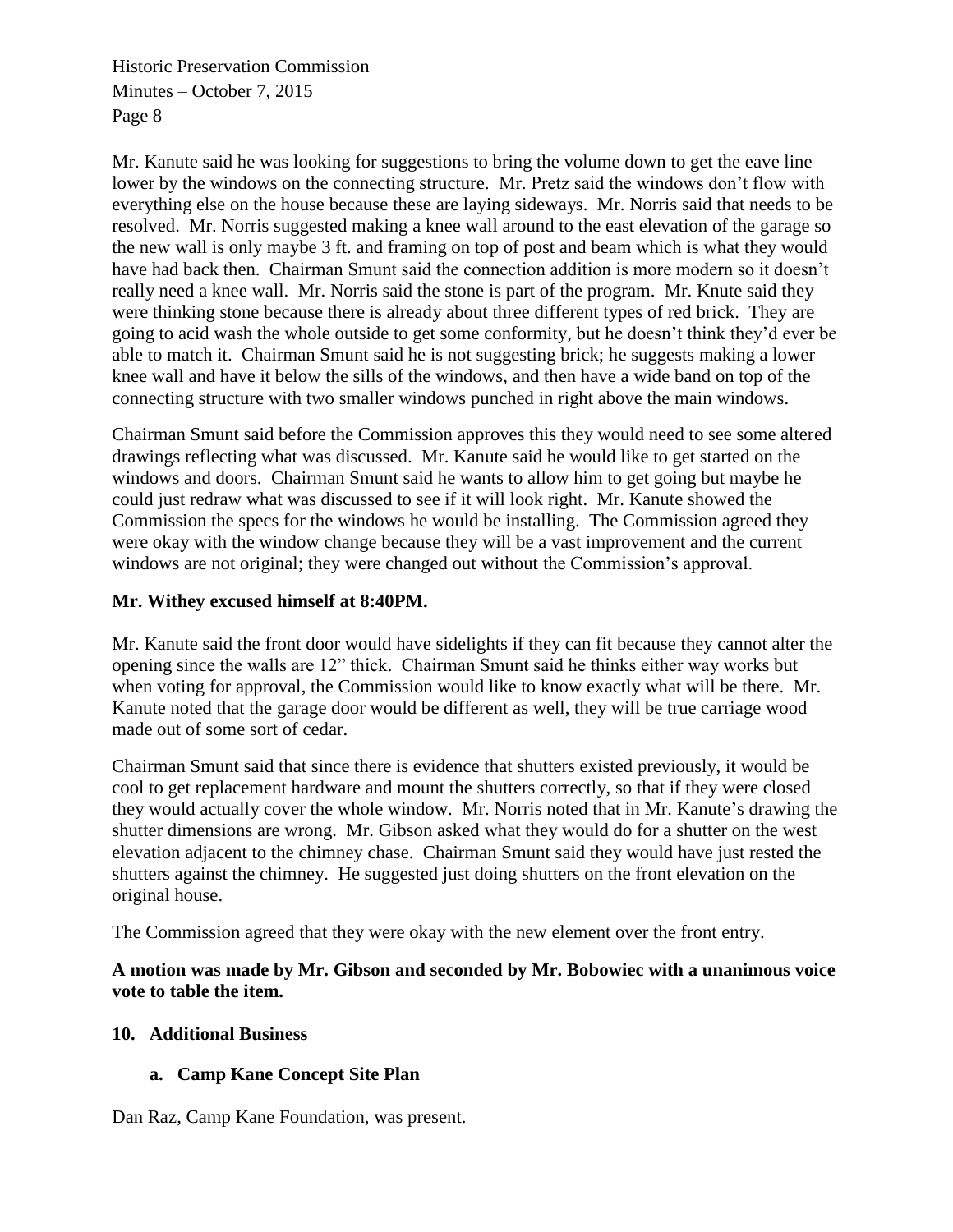Mr. Bobowiec noted that option #3 in the packet regarding the parking is incorrect. Kim Malay and David Richards met with staff last week and suggested an alternative of a turnaround and they expanded the parking because once the education center is there the original option was not enough parking.

Mr. Colby said the option showing parking on the street would be easier in the interim because they would be working with the existing street and there wouldn't need to be much stormsewer infrastructure put in; like you would for a parking lot. Mr. Bobowiec said down the road if the mansion gets built there would hopefully be a pull-off for buses to drop off, but since the education center will probably be the next phase of this they are trying to figure a way for busses to drop off kids safely since Deveraux Way does have quite a bit of traffic from the city coming in and out. He said his suggestion is to start with the option with the turnaround for now and after it's completed and the city agrees they can then do a parking lot expansion into the woods. If all of this is built and it's inconvenient to get to, it won't get used.

Mr. Bobowiec said the memorial monument is going to be moved a bit. The bike connection up to Langum Park and a path through the woods would be the first real connection to get people safely from the east side of  $7<sup>th</sup>$  Ave. to the bike path.

Mr. Bobowiec said they are applying for a grant November  $1<sup>st</sup>$  for the education center so it could possibly start being built this winter or next spring, if they get the money.

Mr. Bobowiec mentioned some limestone type bleachers to have seating for about 50-60 people with a flat stage to have bands or dances and there are some water features and statues around the property.

Mr. Colby said this is going to be reviewed by the Planning  $\&$  Development Committee on Monday, October 12 and asked if the Commission had any comments. Mr. Pretz said the turnaround should be added.

Mr. Bobowiec said his thought would be to send the busses up to park at Langum while they wait for the kids. Mr. Norris said that would probably not be the most standard way of doing it and maybe they could broach some parallel parking for the busses so the kids don't have to cross the street. Mr. Bobowiec said he hopes the city will do that but they didn't want to push too much with the house being right there.

Mr. Bobowiec said there would initially be port-o-potties but they would be asking for bathrooms at some point. Mr. Norris said if the education is going to be inside the museum, one thought would be to get it closer to the parking lot, since there is there no way to get from here to there if someone is in a wheelchair.

Mr. Norris suggested that the paths in the woods should meander more. Mr. Bobowiec said they are dealing with a lot of people who don't want them in the woods at all. Chairman Smunt said being a bike rider you do not want a sharp 90 degrees for bike riding, you want a nice flow and a